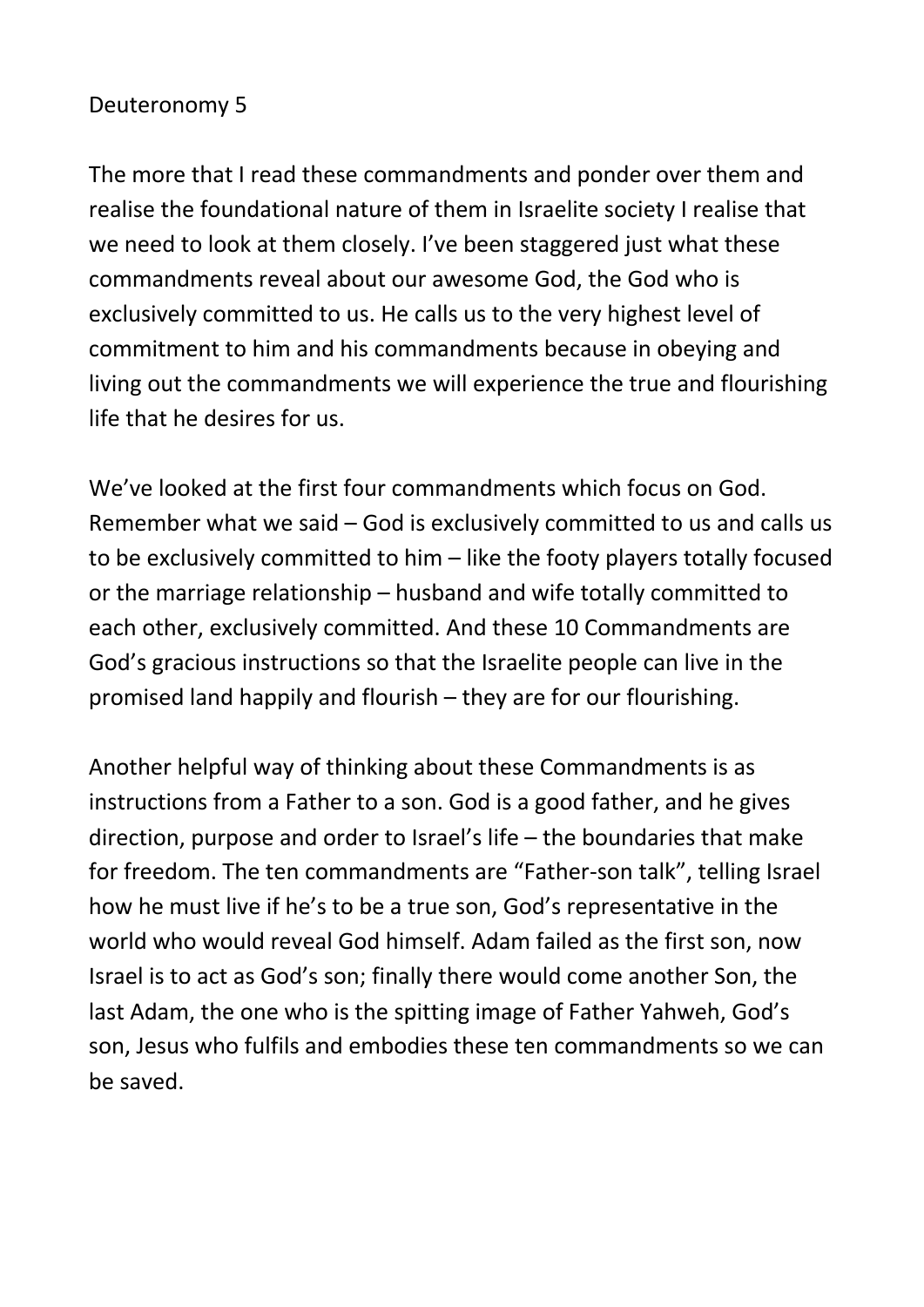So, No.5 – *Honour your father and mother, as the lord has commanded you , so that you may live long and that it may go well with you in the land the Lord your God is giving you.*

The focus now comes on the family, the basic unit of society. One thing to note is that the commandment is not addressed primarily to children, though obviously they would be included. This command is speaking to adults; these are all adults who are listening in as they prepare to go into the promised land. We're reminded of the broad, extended nature of the Israelite family, it was an extended family. God is not just saying here, this is how to have a happy family, but he is laying down a principle that this family setup is to be the foundation of society and also part of the structure of God's covenant relationship with Israel.

This commandment is for the ordering of society. Without good parenting and the obedience of children there is no intergenerational stability in society. If you want to live long in the land then you have to have this kind of stability.

This commandment does not limit its applicability to good fathers. The text does not say, "Honour your father, so long as he is good or righteous." God wants us to respect the structures that God has given, because all who are in a position of leadership or power have been given it by God. We may, at times, have to defy that authority in order to obey God; but as much as it is possible for us, we should honour them.

It's significant in that male-dominated society that the honour is for both father *and mother*. This ought to be enforced in the home and modelled by the father. The children should not be permitted to dishonour their mother. The father should teach and demonstrate this.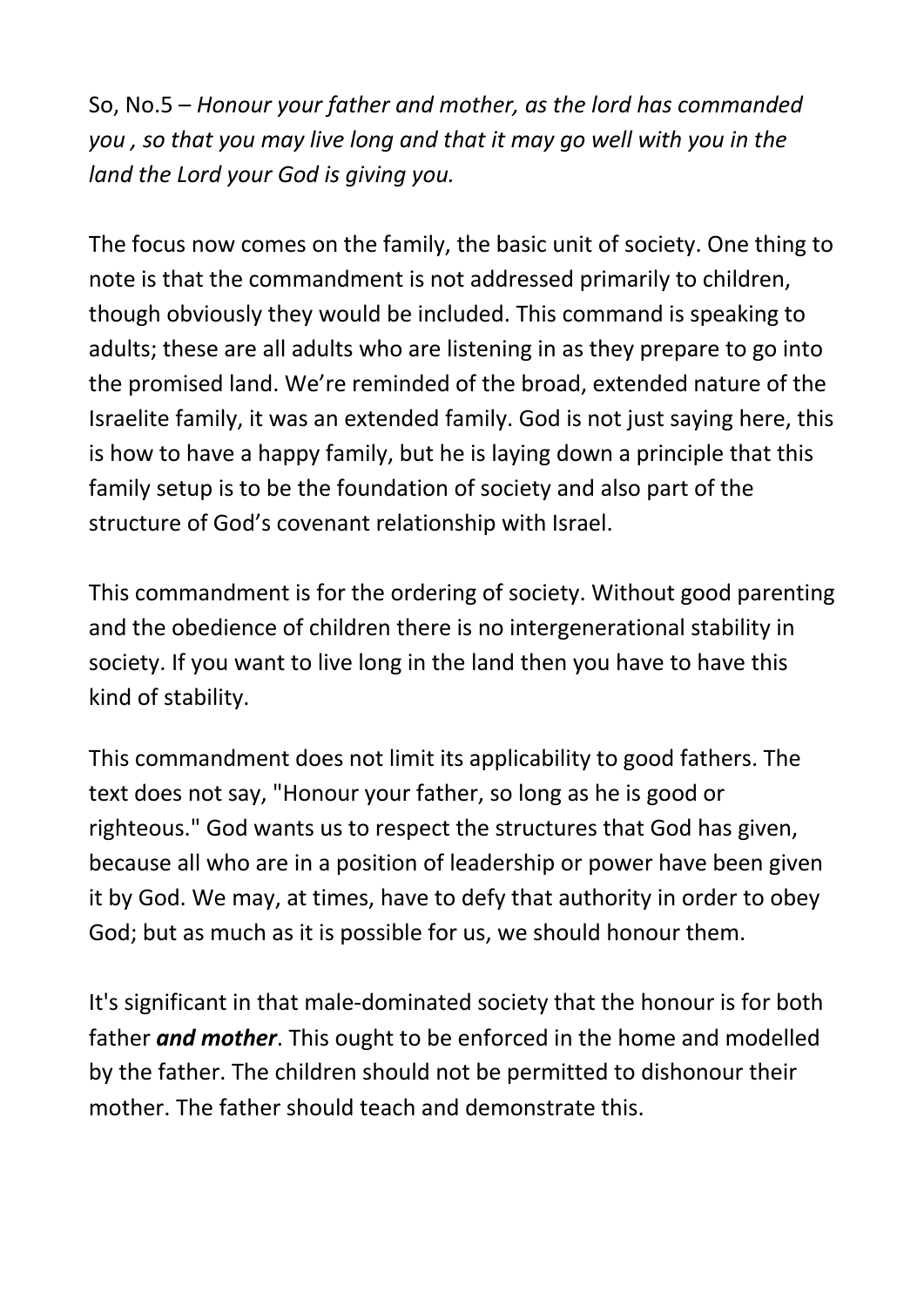To honour you father and mother does not presuppose that at every stage you should obey them. Genesis 2 speaks of there being a new home that is set up. We leave our mothers and fathers and cleave to our spouses. The practical implications of leaving father and mother means that we stay in touch, pray for them, care for their needs, and know their counsel.

Where this commandment is breaking down, not only is God being dishonoured, but the stability of the culture is breaking down too.

But there is more to this command than this, I think . I have been helped with some thoughts from John Lin of Redeemer church in New York.

Mother and father was a term used not just for biological parents but also for other people in the life of the Israelite community and family. Authoritative figures included not just parents or grandparents, but also teachers, prophets, other leaders – eg. Moses is called Father. Belinda talked a few weeks ago about a spiritual mother, not her biological mother but another who was mature in faith and helped and guided her in her maturity in faith. So father and mother does not just apply to direct parents but the whole spectrum of those who had some authority in their lives; who gave direction in their lives.

What made the promised land so special was not just that it was a great place to live but that it was a place of community, a place you could finally call home. God was establishing a community in this land. This was really the key aspect, being part of God's community. A place of deep relationship. This is why it says that "it may go well with you in the land the Lord your God is giving you". There was a condition attached to this promise. If you want things to go well in the new land that God was giving you had to honour your father and mother, the authoritative figures in the community. And that included honouring THE Father, God, which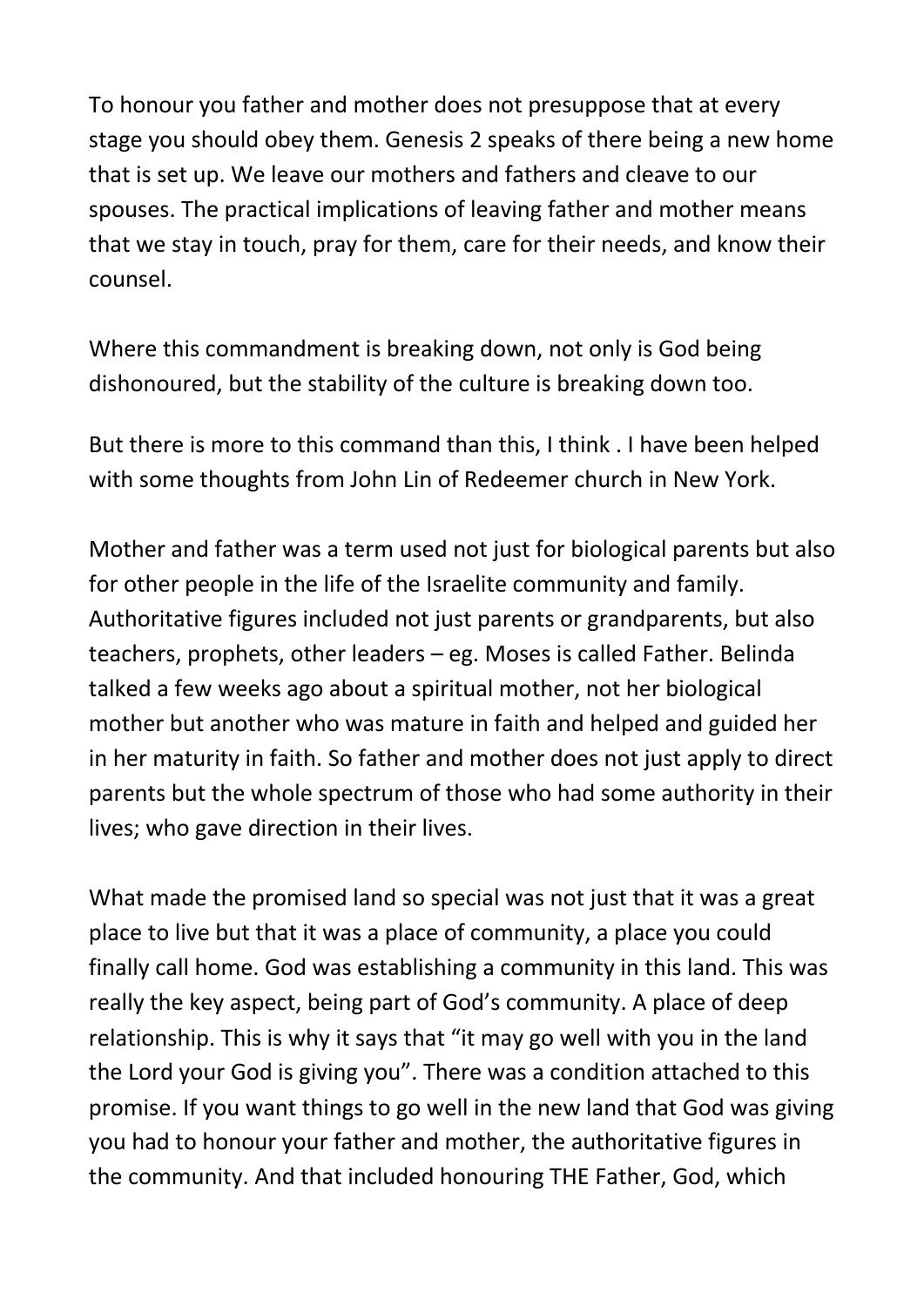takes us back to the first commandment doesn't it? However, if you did not honour mother and father, and all those in authority, above all God, there would be consequences. You would not just be evicted from the land, you wouldn't just lose the productive land to work, but most importantly you would be stripped of all the benefits and true fruits of the land, which was community. What we see in this  $5<sup>th</sup>$  commandment is that we were made to live and be connected and to be defined in the context of a community, a place that we could call home. That's what God is setting up here. The community of authority figures, like parents, and other community leaders will help define the person I will become. The community needed faithful parents, and teachers, and leaders though, didn't it? This would be the basis of passing on from generation to generation the nurturing of children to honour God. The community would be the foundation of this passing on of how we were to be defined. Who were we? Who was our God? Who did we serve?

So what does it mean to honour them?

In our day and age we have voices in our society saying to us, "I'm an independent thinker I don't need to be defined by something outside of myself, I can work out how I want to be defined, what's best for me". Really! We are constantly being formed by authorities around us – employer; parents; police, education authorities.

Some of you might remember the movie, It's a Wonderful Life – the hero, George Bailey wanted to go to college, to go to the war, to leave sleepy old Bedford Falls, but never does - he keep on helping people and setting aside his dreams. but he realises that he has had a wonderful life. He gives up what he thought he wanted for the needs of the community and they authoritatively guide his life, to be his mother and his father as it were. It's precisely because he'd given of himself that he ultimately had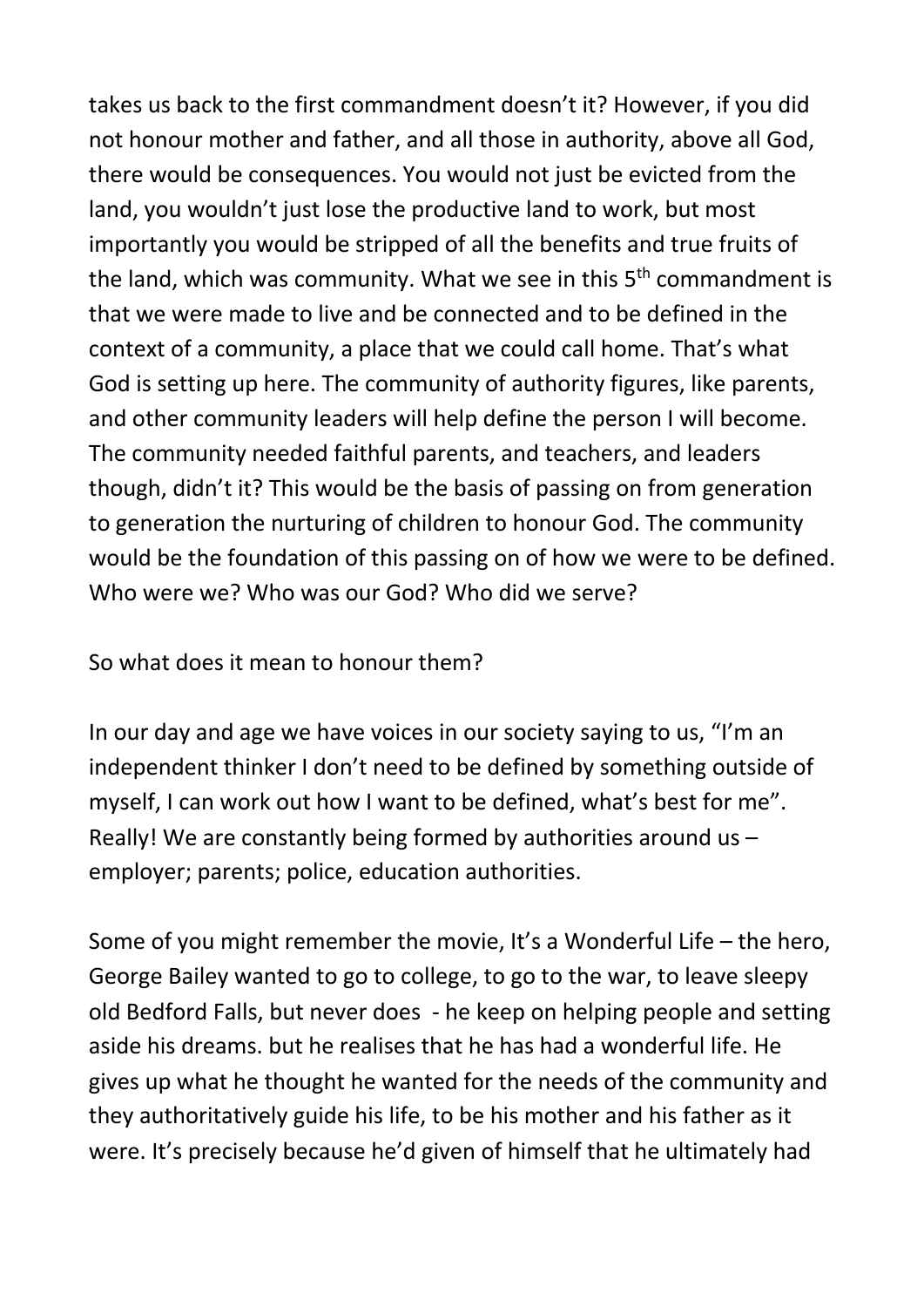everything that he really needed which contributed to a wonderful life, in old Bedford Falls, but a home, a loving community.

When I sacrifice my own ambitions and my personal desires, when I give up my individual agendas for the sake of community and when you spend your life serving people what do you get – you get Bedford Falls, a home , a place that is full and warm and embracing and rich and fruitful. But when you sacrifice your community , and you give up your family, the people around you, the people who need your service; when you give these things up for the sake of personal dreams, selfish ambitions, a sinful individualistic agenda, what do you get? We get a life without community which is characterised by selfishness, oppression of the poor and the weak . The prophets of the Old Testament describe the Israelite community which abandoned God's word – it was broken as people just looked after their own selves. People treated other unjustly, there was no mercy or kindness. It was a broken community that went into exile. So if community is broken where do we go?

I want to take us on a bit of a history lesson here.

The Jews were the first community or society to talk about linear history. Most ancient societies had a cyclical view of history – endless cycle of birth and rebirth. But for Jews history was moving towards a climax. And so in Jewish life there is the recounting again and again of the story of where they had been, the exodus and where they were going to, the promised land, and where they would one day go and what they would become. They were constantly to tell the story to each other and then to enact it and live it out.

So what's the climax – where's the story leading to. Remember the story back in Exodus. God said to Pharoah, "Let my people go; you're taking my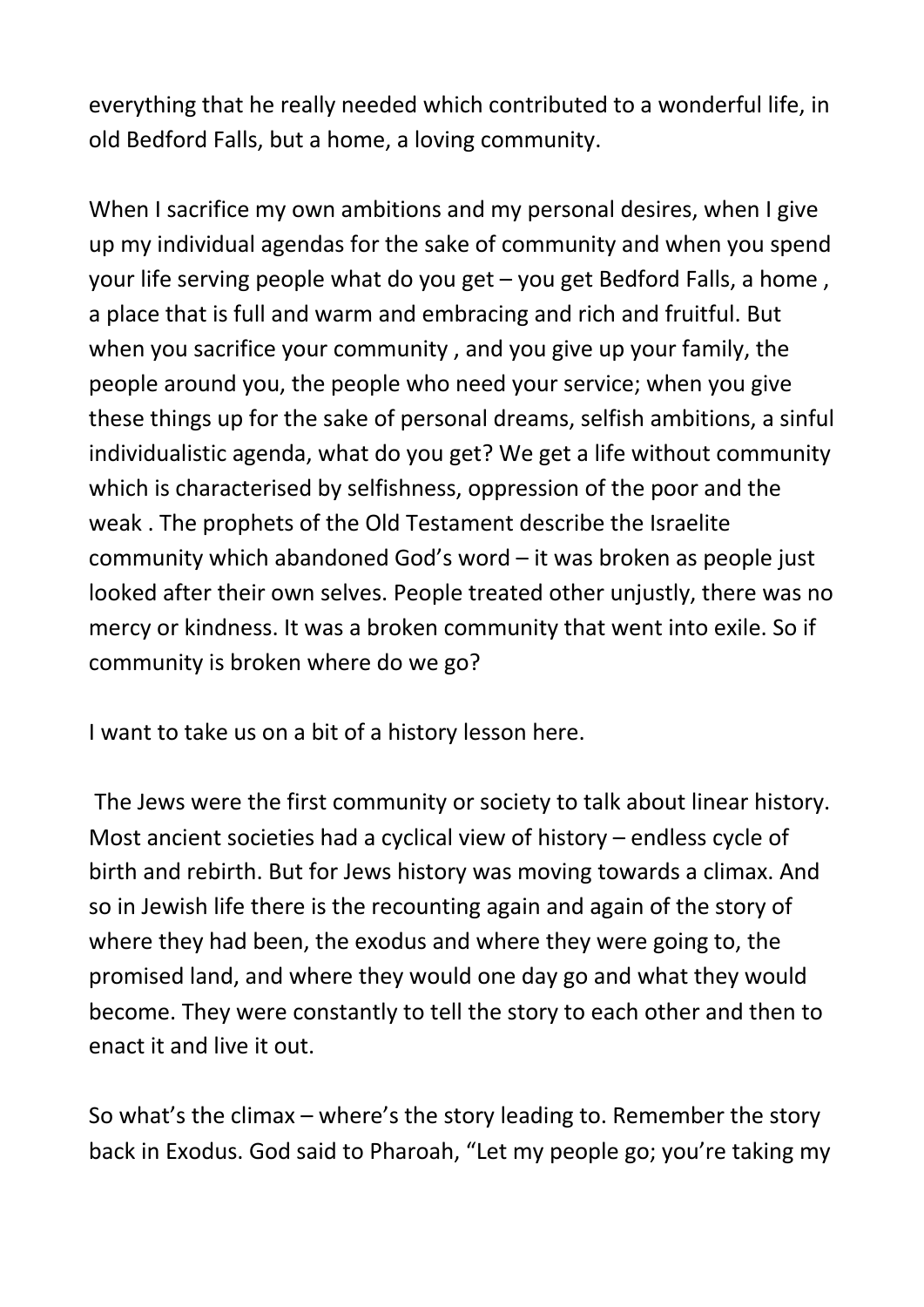first born son (Israel, the Israelite people) so I will take your first born son." And we saw that on the Passover night.

And then we go fast forward 1400 years to another Son.

In Matthew 2 this Son comes back out of Egypt to Palestine – Jesus comes back from Egypt – to fulfil the prophecy "out of Egypt I called my son"

See Jesus again – in baptism goes through the waters – just like Israel, God's son had once done through the Red Sea;

Jesus in the desert - just like Israel, God's son had once done;

Jesus on the mountain - just like Israel, God's son had once done;

Jesus having the Passover - just like Israel, God's son had once done.

The big difference though. Throughout the gospels Jesus displays perfect obedience to the Father, perfectly honouring the Father in every way as a son, and in fact he even honoured the Father in ways that Israel the Son had never done before.

We find later in Israel's history that they get booted out of the land, because they do not obey and honour the Father; but we find no such thing with Jesus. What we see in Jesus is that he perfectly honoured his Father; perfectly submitted to his father's authority. In every way he honoured his father above himself. And yet on the cross Jesus was orphaned; he was cut off from his Father; he was banished and he was utterly exiled from life in the land, treated as homeless and without an inheritance; no community, no friendship, no family, no home. Which is why on the cross the cry of Jesus is not, "My Father", as it had been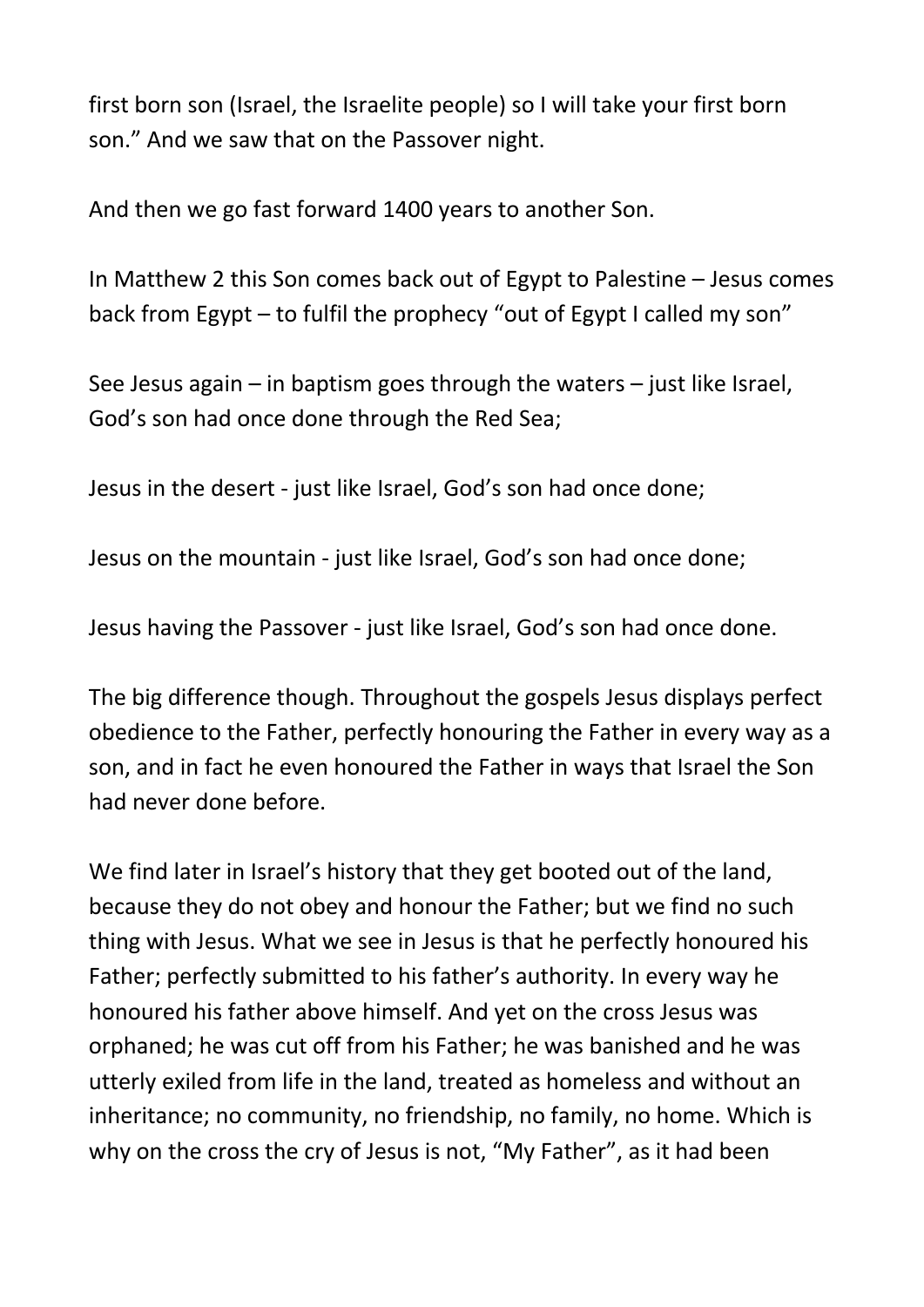through the rest of the gospels, but "Why have you forsaken me, ……my God".

But you see why he did it. it was to ensure that we could live long and that it may go well with you in the land which the Lord your God is giving you. Jesus did this for us so you would never lose sight of your father , never be homeless, never be an orphan; and you would never be without a community or a family or a home again. When you allow yourself to be formed and moulded and changed by a community of grace, a community that's focused on the gospel that's continually reminding you of where you've been; slaves who've been delivered through the exodus, and now into the Promised land…We want to understand what Jesus has done – he gave his life that we might have a home; became an orphan that we might have a family, a Father, a community.

The voice we need to listen to is the voice of Jesus – his is the authoritative voice. When we listen to just this voice it will make us forget every other voice that has said You weren't good enough; or you weren't smart enough or weren't worth enough; or even the ones that said you are good enough, smart enough, worthy enough – this authoritative voice says you weren't worthy enough but because of the death of my Son for you, the one in whom I am well pleased, because of his death I have counted you worthy enough, and now in you , I am well pleased. Some of you sitting here this morning for your entire lives have been trying to live up to or maintain a standard, or you have been crushed by a standard that someone has placed upon you. You may have had parents who have controlled you. And in many respects the only way that you can honour a parent who has controlled your life is to find your ultimate identity in the ultimate family with the ultimate father. The only way you can honour a parent who has misused their authority is to forgive; and the only way you can do that is if you find your ultimate identity in the ultimate family